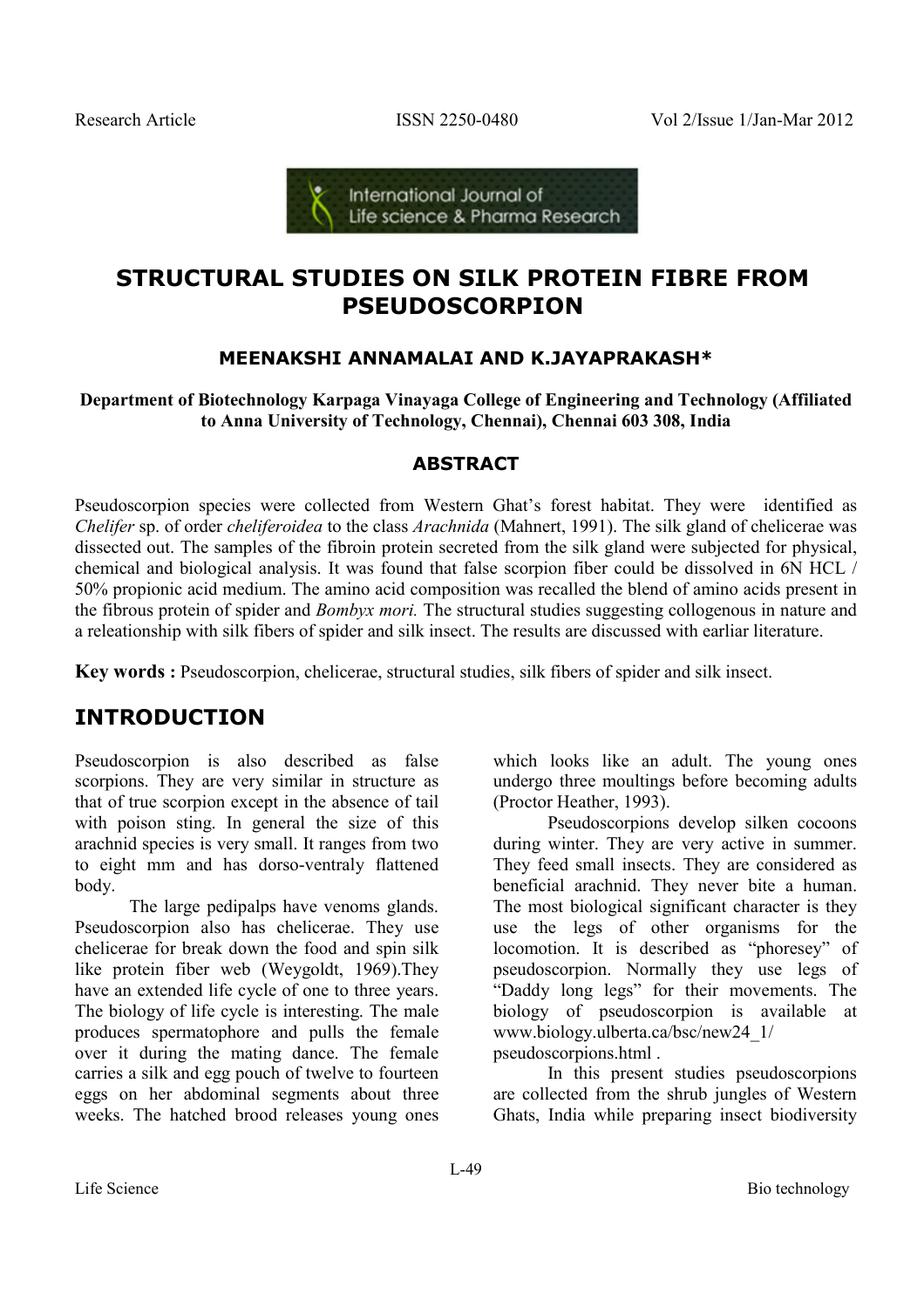of this region. The collected species are identified as *Chelifer* sp. of order *cheliferoidea* belongs to the class *Arachnida* (Mahnert, 1991). An attempt has been made in this present investigation on the physical, chemical and biological properties of

## **MATERIALS AND METHODS**

The materials used for the present investigation were the false scorpions (Fig.1) and their silk gland secretary protein fiber. They were collected from shrub jungles of Western Ghats forest regions of Southern India. The specimens the silk protein of pseudoscorpion. The understanding of pseudoscorpion silk protein structure is worthwhile and may aid in indentifying naturally occurring bio-fibers.

were dehydrated by alcoholic grades, stained and mounted for species identification. The chelicerae were dissected out from living animals (Fig.2). The secretion from the silk gland was collected in glass tubes. The reeled samples from the The reeled samples from the secretion of glands were also obtained.



Silk samples (glandular / reeled fiber) were kept at room temperature. The silk glands were dissected out through incision by observing under microscope. They were immediately placed in a watch glass containing 0.01M sodium chloride and 0.015M sodium citrate buffer to inhibit protease released by the pseudoscorpion. The fiber proteins were subjected for the solublization, hydrolysis and amino acids analysis as adopted by Lombardi and Kaplan (1990). The methodology is explained as below.

#### **Solublization**

Solubility of the fibrous protein understudy was carried out with various solvents at room temperature. The list of solvents used for the analysis is given in Table 1.

#### **Amino acid analysis**

The Electrophoresis and Amino acid analysis were performed as out lined in Gordon (1970).The fibrous protein *in question* was hydrolyzed by boiling with 6N HCl. The hydrolyzed protein was vacuum dried in Borosil vials. Then the sample was dissolved in 2 ml of HCl/Propionic acid (1:1, v/v) mixture at room temperature. Amino acid was done by conventional two dimensional paper chromatographic method. The irrigation fluid was Butanol/acetic acid/water (1:2:1). Ninhydrin was used as developer. A standard amino acid chromatogram was prepared with known samples for comparison. Each identified amino acid was admitted for the densitometric analysis for the determination of molar concentration.

### **RESULTS**

The structural studies on chelicerae of a pseudoscorpion was disclosed the following details. The photomicrograph and the drawings of the dissected out chelicerae *in situ* silk gland are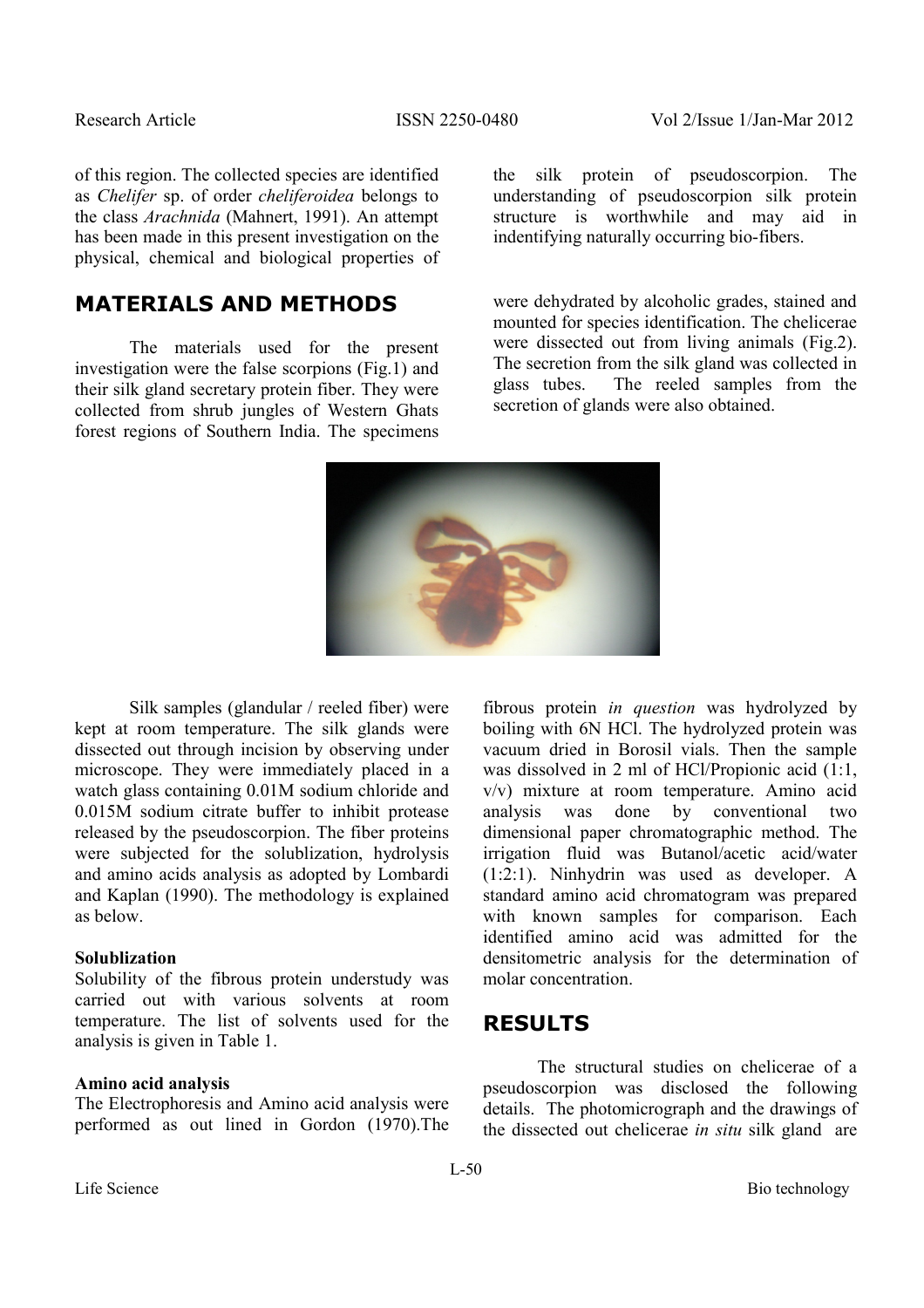Research Article ISSN 2250-0480 Vol 2/Issue 1/Jan-Mar 2012

given in figures 2 and 3 respectively. The gland was a bag like structure with many flagellums on the left side. There were three chitenous finger like appendages in the bottom. In the upper part there was a branched chitenous tubercle.There

was an evidence for the secretion of fibrous thread like protein from the branched tubercles. Underneath to this tubercle the slender bag like gland was present (fig 3).





Figure. 2 Figure. 3 *The secretion from the silk gland was collected in sterilized vials. It was subjected for the solublization and amino acid composition analysis.* 

| Sl.<br>N <sub>O</sub> | Solvent                      | Solubility State at Room Temperature* |
|-----------------------|------------------------------|---------------------------------------|
|                       | Water                        | in soluble                            |
| $\overline{2}$        | 1 N HCl                      | in soluble                            |
| $\overline{3}$        | 2 N HCl                      | in soluble                            |
| $\overline{4}$        | 3 N HCl                      | in soluble                            |
| 5                     | 4 N HCl                      | in soluble                            |
| 6                     | 5 N HCl                      | partially soluble                     |
| 7                     | 6 N HCl                      | partially soluble                     |
| 8                     | 1 N KOH                      | in soluble                            |
| 9                     | Chloroform                   | in soluble                            |
| 10                    | Absolute alcohol             | in soluble                            |
| 11                    | 8M Urea                      | partially soluble                     |
| 12                    | 50 % lithium bromide         | partially soluble                     |
| 13                    | $1\%$ SDS                    | in soluble                            |
| 14                    | 5% Mercaptoethanol           | in soluble                            |
| 15                    | 6 N-HCL/50 % Prop ionic acid | Soluble                               |

**Table 1.** *Solubility of pseudoscorpion protein fiber in different solvent systems.*

 **\* 28 – 31 Degree Celsius.** 

Table 1 is furnished with the results of solubilization test with various solvent. From the data it was evident that false scorpion's fibroin

could only be totally dissolved in hydrochloric acid and propionic acid  $(1:1)$  at 60  $\degree$  C for few min. (less than 10 min.). On the other hand the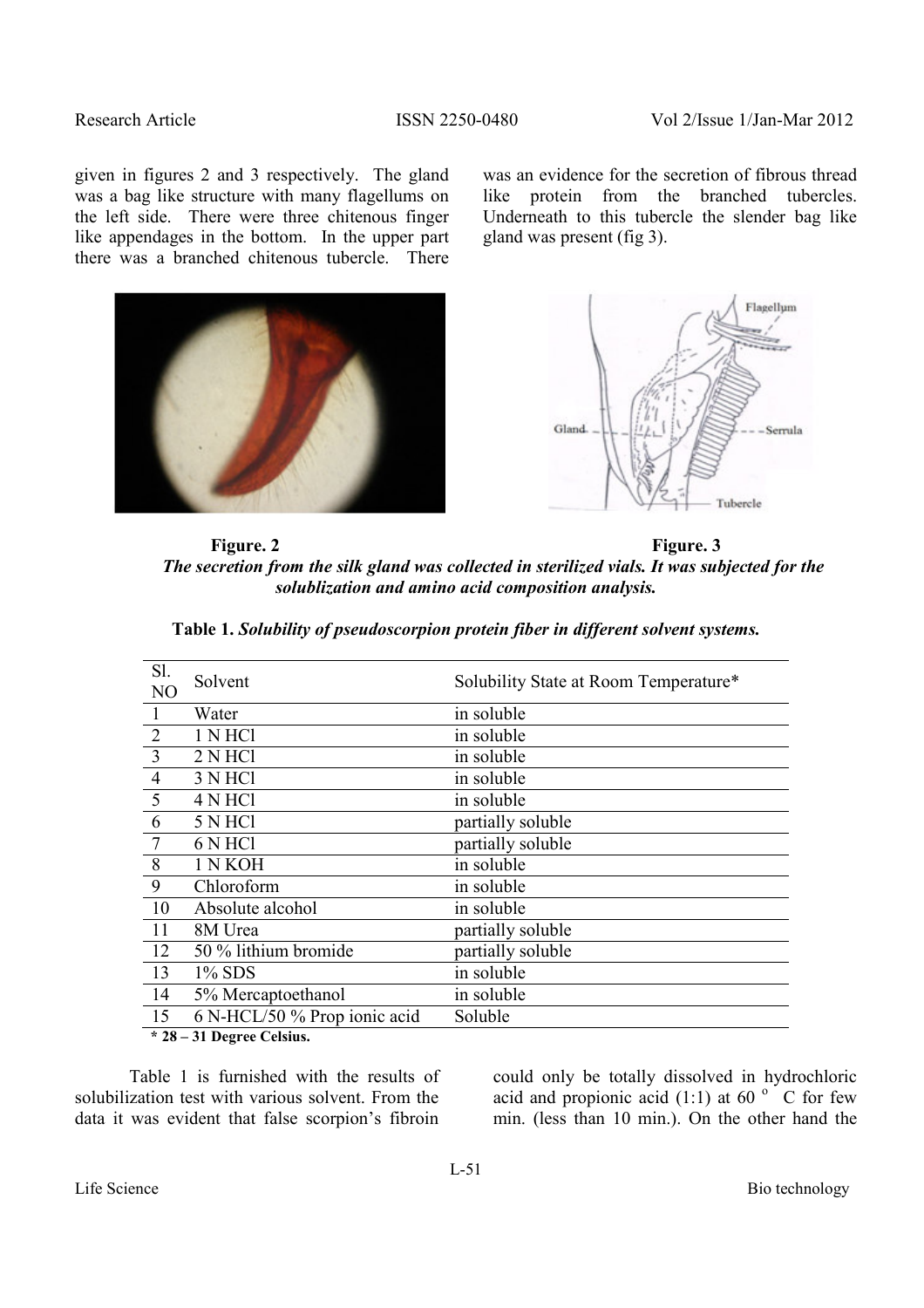silk protein of the pseudo scorpion *in question* was failed to dissolve in solvents such as water, 1N HCl , 2N HCl, 3 N HCl, 4 N HCl , 1 N KOH, chloroform, absolute alcohol, mercapto ethanol and SDS. Besides there was a partial solubilization in the cases of solvents such as 8 M urea and 50 % Lithium bromide ( Table 1).

The above results would suggest that medium containing 6N HCl / 50 % propoinc acid  $(1:1, v/v)$  may be a good solvent for the fibrous protein under study.

 Fig 4 is the photograph of the chromatogram developed from the analysis of amino acids present in the silk of pseudoscorpion.



**Figure 4***. AMINO ACID CHROMOTOGRAM OF SILK PROTIEN* 

There were eleven amino acid spots on the chromotogram. The amino acids were identified by the standard chromotogram run with the known samples of amino acids. This discloses the presence of Glycine. Alanine, Isolucine, Serine, , phenyl alanine, valine, , glycine, threonine, histidine, lysin and glutamic acid.Several similar such chromotograms were prepared with the samples. The amino acids were pooled seperately. The molar concentration of the amino acids was determined with the help of densitometer.

 Table 2 is furnished with the data of 11 amino acids drawn from the chromotographic studies. the glycine had the maximum concentration of 31.5%. Next to glycine the alanine has 20.1% . The amino acid isoleucine was estimated as 19.1%. From the above results it would be reasonable to suggest the silk of pseudoscorpion is collagenous nature. The table 2 is also provided with amino acid composition of spider fibrous protien and the silk protien of *Bombyx mori*. The comparative observations in the compositions of amino acid would suggest a structural analogy with other fibrous silk proteins of bilogical orgin.

| Amino acid  | pseudoscorpion | Spider <sup><math>@</math></sup> | Silk Insect <sup>5</sup> |
|-------------|----------------|----------------------------------|--------------------------|
| Glycine     | 31.5           | 37.1                             | 41.                      |
| Alanine     | 20.1           | 21.2                             | 29.7                     |
| Iso Leucine | 19.1           | 117                              | 3.6                      |
| Serine      | 10.3           |                                  | 1 7 4                    |

|  |  |  |  | Table 2. Amino acid composition of protein fiber of pseudoscorpion with spider and silk insect. |  |  |  |
|--|--|--|--|-------------------------------------------------------------------------------------------------|--|--|--|
|  |  |  |  |                                                                                                 |  |  |  |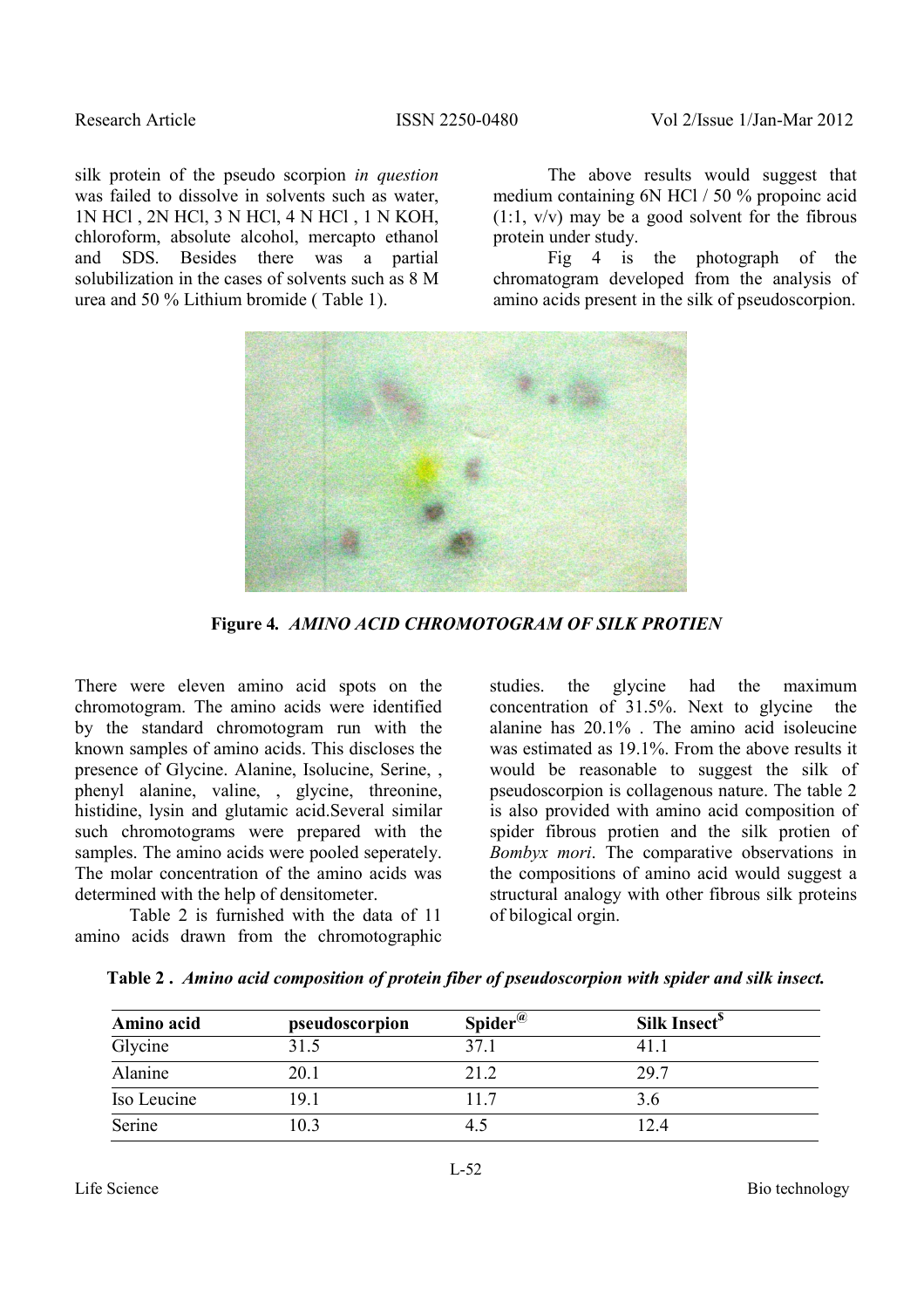| Threonline     | 8.6       |      |     |  |
|----------------|-----------|------|-----|--|
| Glutamic Acid  | 5.8       | 11.7 | 3.6 |  |
| Phenyl alanine | 2.9       | 10.2 | 7.5 |  |
| Lycine         |           | 1.0  |     |  |
| Histidine      | 0.6       |      |     |  |
| Valine         | $\rm 0.2$ |      | 3.6 |  |

 **@ Data on** *Nephila clavipes* **silk fibroins (Lombardi and Kapalan, 1990).** 

 **\$ Data on** *Bombyx mori***silk fibroins (Lucas et al, 1955).** 

# **DISCUSSION**

It is a challenging work that studies to be carried out on structural proteins like silk, collagen, elastin, resilin and keratin without damaging the protein polymer. The results of present investigation show that silk proteins of spider and insect origin have a relationship with the protein fiber of pseudoscorpion. Like other silk proteins, pseudoscorpion fibrous protein does not solubilized in the solvents given in table 1. However it can be solubalized in strong acid ( 6 N HCl / propionic acid ). Besides the observation of single homogeneous band in gel electro pherogram even after solubalization suggesting the disintegration of protein polymer. Similar such properties have also been observed by the silk fibers of spiders and insect (Lucas et.al., 1960 and Anderson,1970).

 The strong acid solvent is said to be oxidizing agent. The results of amino acid composition reveal the loss of sulphur containing amino acids. This would suggest that – SH/-S-S- linkages do not affect the cross linking of fibrous proteins are the integrity of silk protein polymer of pseudoscorpion. This corroborates the earlier findings of spider silk structure by Lucas and Kaplan (1990).

 The high content of the glycine and alanine residue would suggest that these amino

# **REFERENCES**

1. Anderson, s. o. 1970. Amino acid composition of spider silk. Comp. Biochem. Physiol., 35- 705-711.

acids may provide a significant role in preserving the structure of silk. Similarly the insoluability of silk fiber in Urea, Lithium Bromide and SDS would assume that fibroin structural stability is not only due to hydrogen bonding. It also discloses the existence of some other specific chemical bonding. Seifter and Gallup (1966) have postulated that the structure of silk fiber may consist of multiple protein regions with specific chemical linkages involving covalent and non covalent interactions.

 The comparative amino acid composition of pseudoscorpions, spiders and *Bombyx mori* have shown a uniform nature in chemical frame work. The assessment and interpretation of data would suggested that there is no significant variation between the silk proteins of the other organisms. Therefore it is reasonable to assume that pseudoscorpions chelicerae gland silk fibroin shows structural homology as that of *Bombyx mori* silk . Further the present studies substantiate the information of silk fibroin protein studied in other pseudoscorpion species called *Neobisium maritimum* (Hunt 1970).

 It is diserable to further characterize these results by high defined analytical procedure and X-ray diffraction studies. The distinction of pseudoscorpion silk genes, gene sequences, studies on cloning these genes in microbes may give benefit of using this naturally occurring fiber.

2. Gordan H. 1970. A manual on Biochemical and molecular analysis by paper